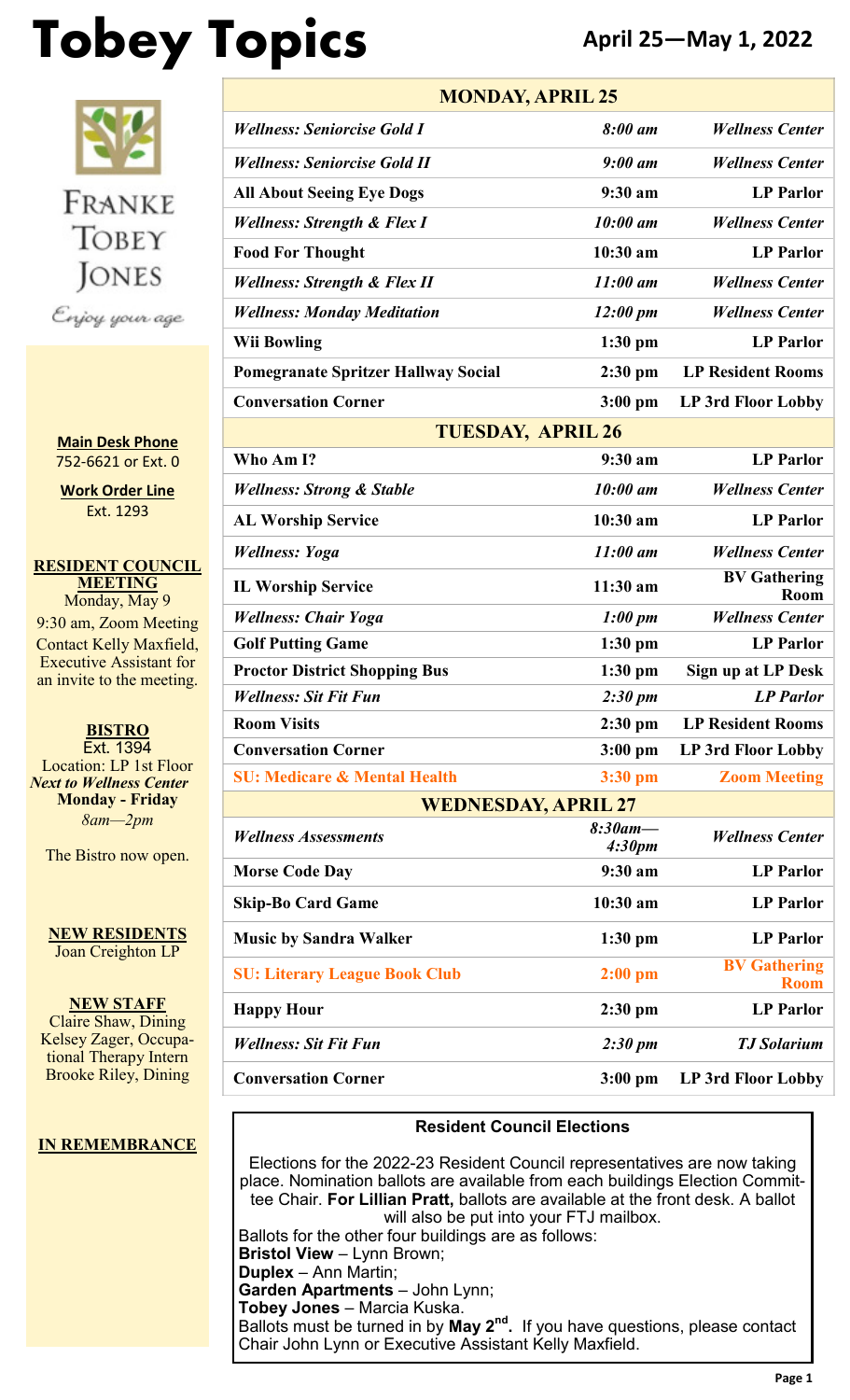## **Tobey Topics**

HAPPY BIRTHDAY April 25 Bernie Ekemo

> April 26 Barbara Johnson

> > April 28 Bill Keebler

May 2 Don Clifford Sandra Driskell

 $May 3$ Ann Crawford Patricia Ducolon

May 4 Virginia Dalley

May 8 Jo An MacDonald Maris Drewfs

May 9 Nadyne Meteyer Edna Franklin Pierrette Bodman

May 10 Janice Hanson John Hodge Robert Lordahl

May 11 Hazel McIntosh Dale Hale

May 12 Richard Driskell

May 13 Mike Wiese Lillian Bender

> May 14 Peg Squire

May 15 Richard Farner

> May 17 Paul Conn

May 21 Freeman Brown

> May 22 Patsy Mills

May 23 Eloise Johnson Nancy Wallrof

May 26 Joan Garden Paul Van Der Voort

> May 27 Dick Griffin

May 29 Clemens Plattner

### **April 25—May 1, 2022**

| <b>THURSDAY, APRIL 28</b>                                                    |               |                           |  |  |
|------------------------------------------------------------------------------|---------------|---------------------------|--|--|
| <b>Wellness Assessments</b>                                                  | 8:30am-4:30pm | <b>Wellness Center</b>    |  |  |
| <b>Word Games</b>                                                            | $9:30$ am     | <b>LP</b> Parlor          |  |  |
| <b>Music by Dave Kern</b>                                                    | 10:30 am      | <b>LP</b> Parlor          |  |  |
| <b>SU: Spanish Civil War for</b><br><b>Beginners</b>                         | $11:00$ am    | <b>Zoom Meeting</b>       |  |  |
| <b>Fred Meyer Shopping Trip</b>                                              | $1:30$ pm     | Sign up at LP Desk        |  |  |
| <b>Building a Medieval House</b>                                             | $1:30$ pm     | LP 3rd Floor Lobby        |  |  |
| <b>SU: The Conquest of America-</b><br><b>Five Answers to Five Questions</b> | $2:00$ pm     | <b>Zoom Meeting</b>       |  |  |
| <b>Knit Wits</b>                                                             | $2:30$ pm     | <b>TJ</b> Parlor          |  |  |
| <b>Conversation Corner</b>                                                   | $3:00$ pm     | LP 3rd Floor Lobby        |  |  |
| <b>GA Happy Hour</b>                                                         | $3:30$ pm     | <b>GA Living Room</b>     |  |  |
| <b>TJ Happy Hour</b>                                                         | 3:30 pm       | <b>TJ Parlor</b>          |  |  |
| <b>FRIDAY, APRIL 29</b>                                                      |               |                           |  |  |
| <b>Wellness Assessments</b>                                                  | 8:30am-4:30pm | <b>Wellness Center</b>    |  |  |
| What Am I?                                                                   | 9:30 am       | <b>LP</b> Parlor          |  |  |
| <b>SU: Culture Culinary History</b>                                          | 10:00 am      | <b>BV Gathering Room</b>  |  |  |
| <b>History of Arbor Day</b>                                                  | 10:30 am      | <b>LP</b> Parlor          |  |  |
| <b>Tree Trivia</b>                                                           | $1:30$ pm     | <b>LP</b> Parlor          |  |  |
| <b>Celebration of Life Bell Ringing</b>                                      | $1:30$ pm     | <b>TJ/SN Garden</b>       |  |  |
| <b>SU: Color of Law Book Discussion</b>                                      | $2:00$ pm     | <b>Zoom Meeting</b>       |  |  |
| <b>Conversation Corner</b>                                                   | $3:00$ pm     | <b>LP 3rd Floor Lobby</b> |  |  |
| <b>SATURDAY, APRIL 30</b>                                                    |               |                           |  |  |
| <b>Morning Movie</b>                                                         | 9:30 am       | <b>LP Parlor</b>          |  |  |
| <b>TJ Afternoon Movie</b>                                                    | $2:30$ pm     | <b>TJ</b> Parlor          |  |  |
| <b>Conversation Corner</b>                                                   | $3:00$ pm     | <b>LP 3rd Floor Lobby</b> |  |  |
| <b>Symphony Tacoma</b>                                                       | $6:45$ pm     | Sign up at LP Desk        |  |  |
| <b>SUNDAY, MAY 1</b>                                                         |               |                           |  |  |
| <b>Morning Movie</b>                                                         | $9:30$ am     | <b>LP Parlor</b>          |  |  |
| <b>Seated Exercise</b>                                                       | $1:30$ pm     | <b>LP</b> Parlor          |  |  |
| <b>All About May Day</b>                                                     | $2:30$ pm     | <b>LP</b> Parlor          |  |  |
| <b>Conversation Corner</b>                                                   | $3:00$ pm     | LP 3rd Floor Lobby        |  |  |

#### **Assessments for Wellness Classes**

Wellness Staff will be conducting fitness assessments in the Wellness Center from **April 27th-29th**. If you are in one of our Seniorcise Gold, Strength n' Flex or Strong n' Stable classes and had your initial assessment prior to January 1st, please make sure you sign up for a time.

If you are interested in joining a class, please contact the Wellness Center and we can get you signed up for an assessment for class placement. There will be no classes during these dates. If you have any questions or would like to sign up, please contact Wellness Staff at 253-756-6279.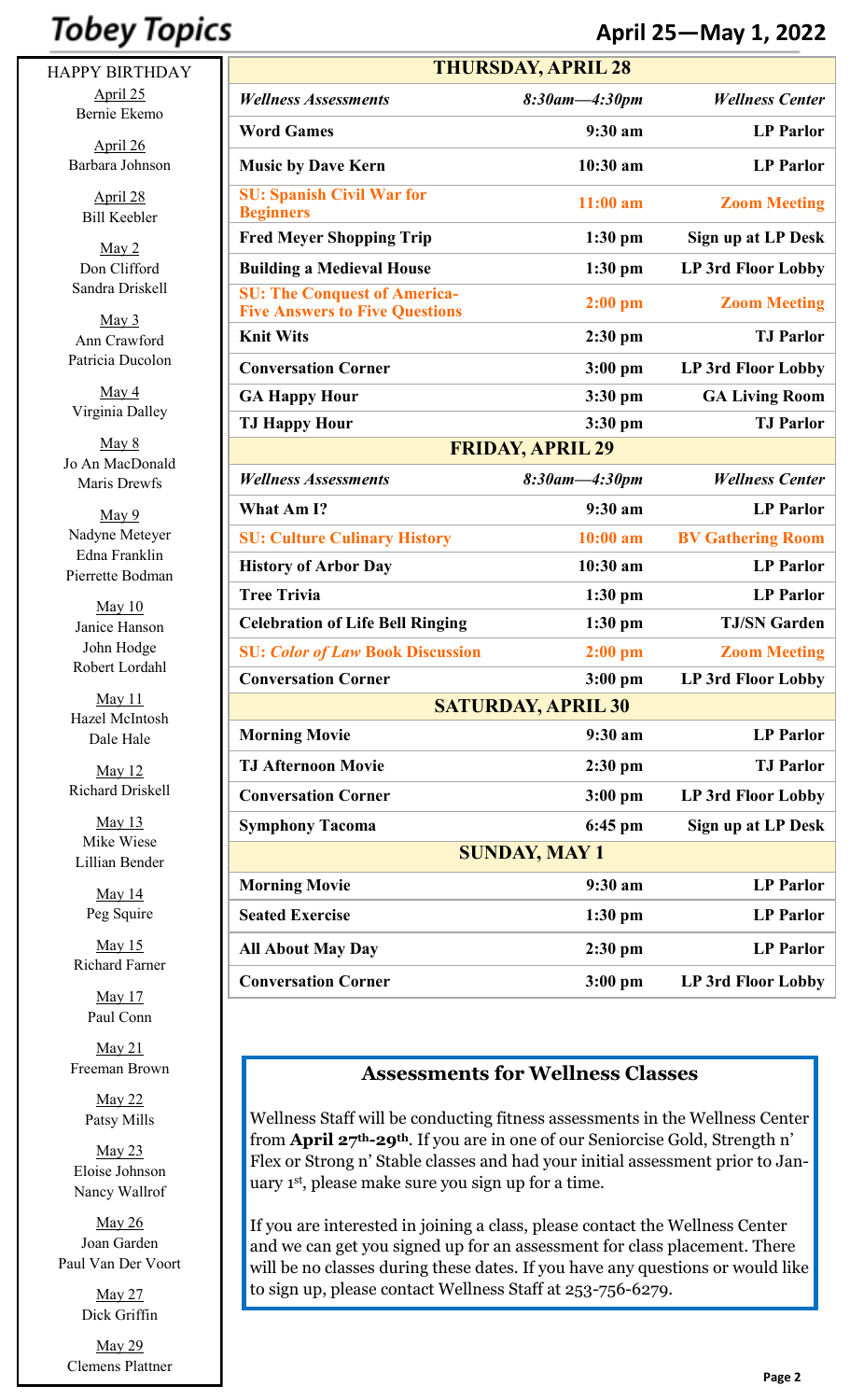## **Tobey Topics**

### June 18-24, 2012 <sup>253</sup>-752-<sup>6621</sup> **April 25—May 1, 2022**

#### **Symphony Tacoma "Classics V"**



**Saturday, April 30** Bus departs at 6:45 pm. Sign up by Wednesday April 27. **Cost: Ticket \$40-\$90 Masks are strongly suggested while in the theater.** Each of the works comprising this concert tells a story of struggle and inspiration.

Vivian Fung's *Prayer* is a deeply personal commentary on the extraordinary conditions she faced during the COVID-19 pandemic. Inspired by the legacy of Martin

Luther King, Jr., *From the Mountaintop* was written for Anthony McGill, principal clarinet of the New York Philharmonic, and is filled with vivid sadness, happiness, prayerfulness, joy and the struggles and pain felt during the Civil Rights Movement. Schumann's Symphony No. 3 silenced his critics and demonstrated his brilliance as a composer of orchestral music.

**Please sign up at LP Front Desk**

**NW Sinfonietta "In Place and Time"**

**Please contact Heidi at 253-756-6284 if you want to purchase tickets.**

#### **Symphony Tacoma "Classics VI"**

**Saturday, May 14** Bus departs at 6:45 pm.

Sign up by Wednesday May 11. **Cost: Ticket \$40-\$90**

**Masks are strongly suggested while in the theater.**

This concert showcases a delightful array of contrasting styles: from the "rhapsodic dance" and integration of African music into the classical tradition of *The Bamboula,* to the romanticism of Sibelius' Symphony No. 5 and the breathtaking complexity of Rachmaninoff's Piano Concerto No. 2, featuring pianist Natasha Paremski.



#### **Please sign up at LP Front Desk**

**Please contact Heidi at 253-756-6284 if you want to purchase tickets.**



**Saturday, May 21** Bus departs at 6:45 pm. Sign up by Wednesday May 18. **Cost: Ticket \$40-\$90 Masks are strongly suggested while in the theater.** Guest conductor Mei-Ann Chen and flautist Demarre McGill transport us to far-off lands with these three evocative works by Spanish composer Joaquín Rodrigo, W.A. Mozart, and current Seattle Symphony Composer-in-Residence Reena Esmail. **Please sign up at LP Front Desk**

**Please contact Heidi at 253-756-6284 if you want to purchase tickets.**

#### **NW Repertory Singers "This Shall Be For Music"**

**Sunday, May 22** Bus departs at 2:10 pm.

Sign up by Wednesday May 18. **Cost: Ticket \$30**

**Masks are strongly suggested while in the theater.**

Northwest Repertory Singers returns this spring with a celebration of the power of song to connect us and to uplift the human spirit. Their concert features the stunning *Requiem* by Gabriel Fauré and works by Donna Gartman Schultz, Norman Dello Joio, Morten Lauridsen, Leonard Bernstein, and NW Repertory's own Tom Walworth.

#### **Please sign up at LP Front Desk**

**Please contact Heidi at 253-756-6284 if you want to purchase tickets.**

#### **Tacoma Musical Playhouse "In the Heights"**



**Saturday, May 28** Bus departs at 1:15 pm. Sign up by Monday May 23. **Cost: Ticket \$29 Proof of Covid Vaccination will be required to enter the theater. You MUST have a copy of your vaccine card, and photo ID. Masks will be required while in the theater.**

In the Heights, is a story is set over the course of three days, involving characters in

the largely [Dominican n](https://en.wikipedia.org/wiki/Culture_of_the_Dominican_Republic)eighborhood of Washington Heights in Upper Manhattan, New York City. In Washington Heights, community is everything, and we see how each of these individuals struggles to survive and how these same individuals come together as a community to mourn their losses and rejoice in their triumphs

**Please sign up at LP Front Desk Please contact Heidi at 253-756-6284 if you want to purchase tickets.**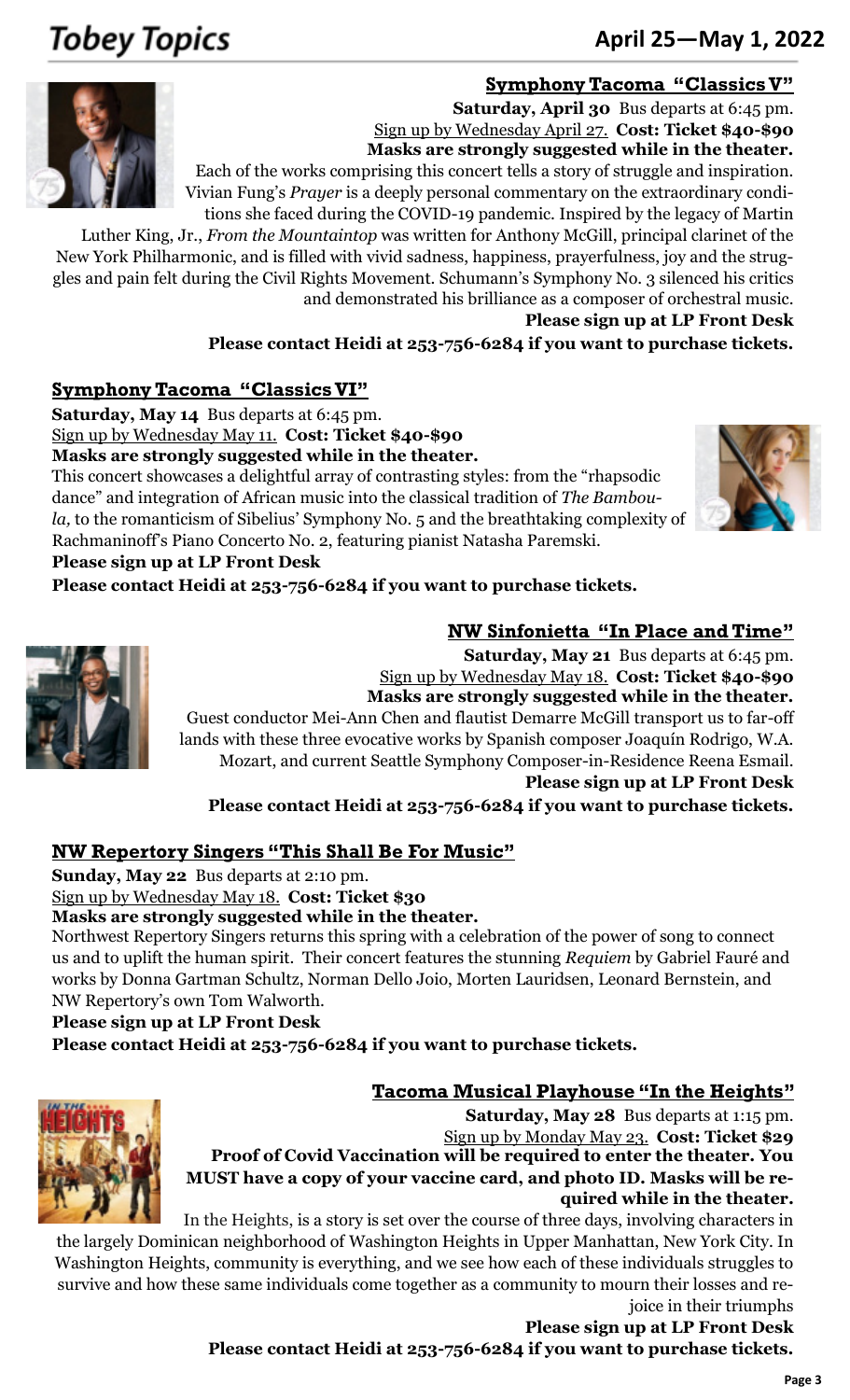A commonym is a group of words that have a common trait in the three words/items listed. For example: the words; A car - A tree - An elephant.. they all have trunks.

- 1. The Navy A Deli An Absent Teacher
- 2. A Person A Watch A Mountain
- 3. A Bowling Alley A Roof A Street
- 4. High Uneven Parallel
- 5. Goose Theresa Hubbard
- 6. Mare Mustang Bronco
- 7. Killer Whales Referees Old T.V's
- 8. Music Mail Safe Deposit
- 9. Rail Chain Picket
- 10. Palm Easter Hot Fudge



#### **WEEKLY RIDDLE**

As for Presidents, in peace and in war. The United States has had fortyfour. A baseball player in the Hall of Fame. After twenty-two was given his name. Number twenty-four lost the term before. Although he received, popular votes more. Both these Presidents had the same mother. Yet to each other they weren't a brother.

#### **Assisted Living/Memory Care Annual Survey**

Last week FTJ was visited by two surveyors from the state of Washington to conduct the annual licensure survey of Assisted Living and Memory Care. I am happy to report that we passed the survey with no deficiencies. Additionally, the State Fire Marshall also visited to complete their annual inspection and they also found no deficiencies.

A huge thank you to our Clinical, HR, Building Services and Dining teams that spent many hours providing the surveyors with the necessary information. Deficiency free surveys are very rare and our amazing team made this happen.

Bob Beckham Chief Operating Officer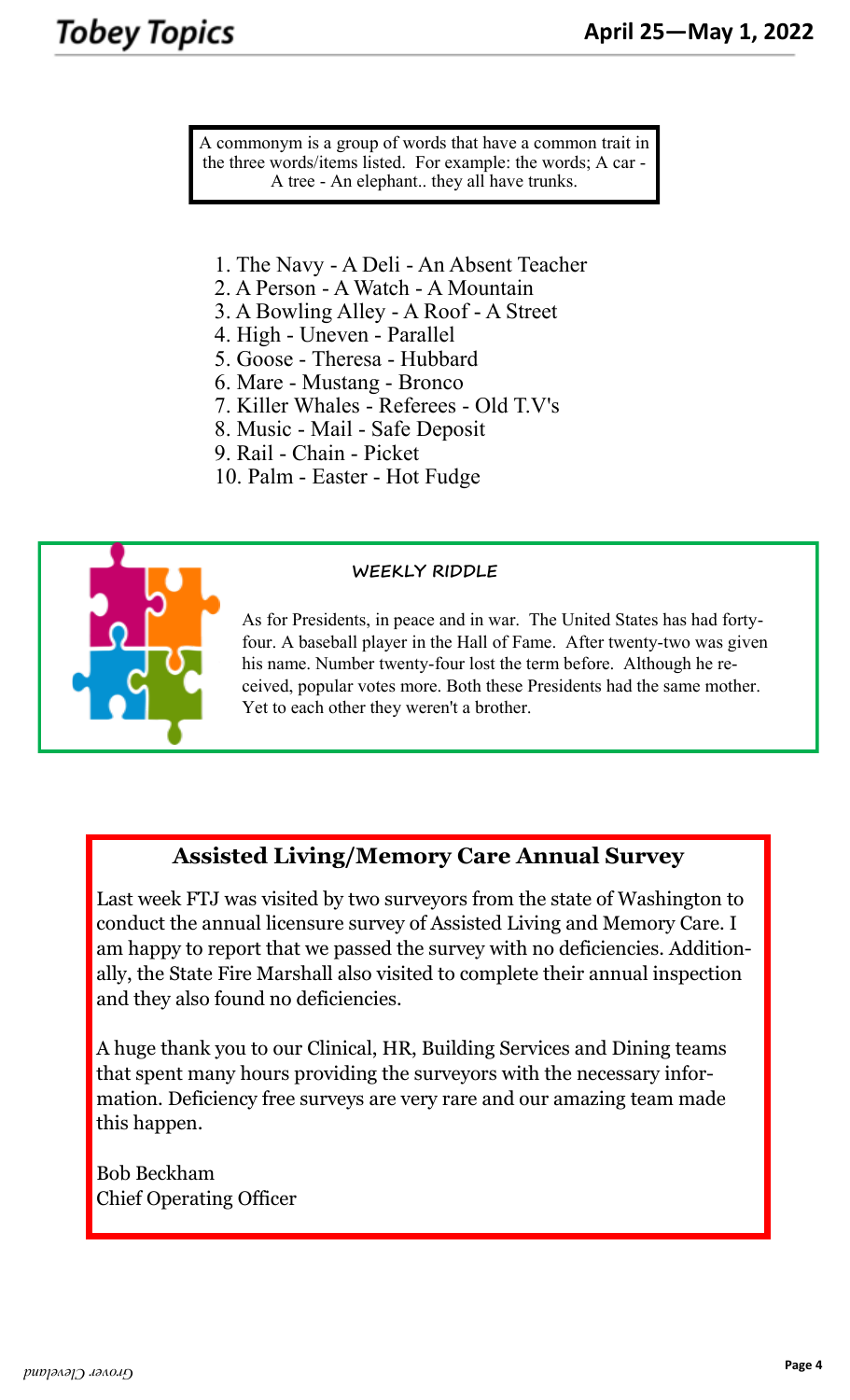#### **April 25—May 1, 2022**

#### **Spanish Civil War for Beginners**

The Spanish Civil War (1936-1939) was a conflict in which different and opposing visions of the destiny and development of Western civilization clashed. We'll talk about the influence that this event had on global culture and the passions that were unleashed in its wake. This presentation will give attendees a clear idea of the conflict and the almost four decades long dictatorship of Francisco Franco that marked the history of Spain and the world.

**Thursday, April 28 11:00 am, Zoom Meeting** Meeting ID: 481 600 3295 Passcode: 845170

#### **Tobey Jones Building Refresh Project**

The Tobey Jones building will be getting a "refresh" this year, for residents to enjoy and to remain competitive. Franke Tobey Jones is working with the same interior design team that upgraded the Lillian Pratt interior. Common areas will be painted (started this week and is estimated to be complete by end of May). Lighting, furniture and artwork will also be changed, timing will depend on product availability and scheduling. Some existing pieces will be incorporated into the design.

#### **GET YOUR COVID BOOSTER SHOT! Tuesday, May 10th 10:00am-12:00pm; 12:30pm-3:30pm Old HCC Building**

Rxpress Pharmacy will be on-site to provide COVID-19 Booster Shots.

- **\*** You can receive your first or second booster shot
- \* The booster is not required but it is recommended

\* The second booster shot is available to anyone who received their first booster at least four months ago (If you received your booster at FTJ, it was on 10/27/21)

\* You do not need to have received your COVID vaccine or booster at FTJ to be eligible

\* **You must bring your COVID vaccination card** to show proof of your vaccination and booster and the date you received it

\* If you received your COVID vaccination at FTJ and cannot find your card please let Bob know

\* Michelle Olafson and the Admissions team will be reaching out to you to complete the appropriate forms. **All forms must be completed by April 29th.** 

- \* The COVID booster shot is free for everyone whether you have insurance or not
- \* If you can't come at the times below for your building, please come anytime between 10:00am-12:00pm or 12:30pm-3:30pm

The schedule is as follows: **Tobey Jones – 10:00am-11:00am Garden Apartments – 11:00am-12:00pm Bristol View – 12:30pm-1:30pm Duplexes – 1:30pm-2:30pm Lillian Pratt – 2:30pm-3:30pm Skilled Nursing and Memory Care vaccinations will happen in resident rooms** throughout the day

#### **Five Answers to Five Questions About the Conquest of America**

This lecture will attempt to answer five questions about this traumatic historical event and the consequences it has had on the indigenous populations of the continent. In this way, it will try to demonstrate that the indigenous populations of that time, like those of today, have not been completely defeated. **Thursday, April 28 2:00 pm, Zoom Meeting**

Meeting ID: 481 600 3295

Passcode: 845170

#### **Celebration of Life Bell Ringing**

Please join us on **Friday, April 29th at 1:30**  in the Celebration of Life Circle (behind the Resident Garden between TJ and the Care Center) to help us celebrate the lives of those residents who have passed away in April.